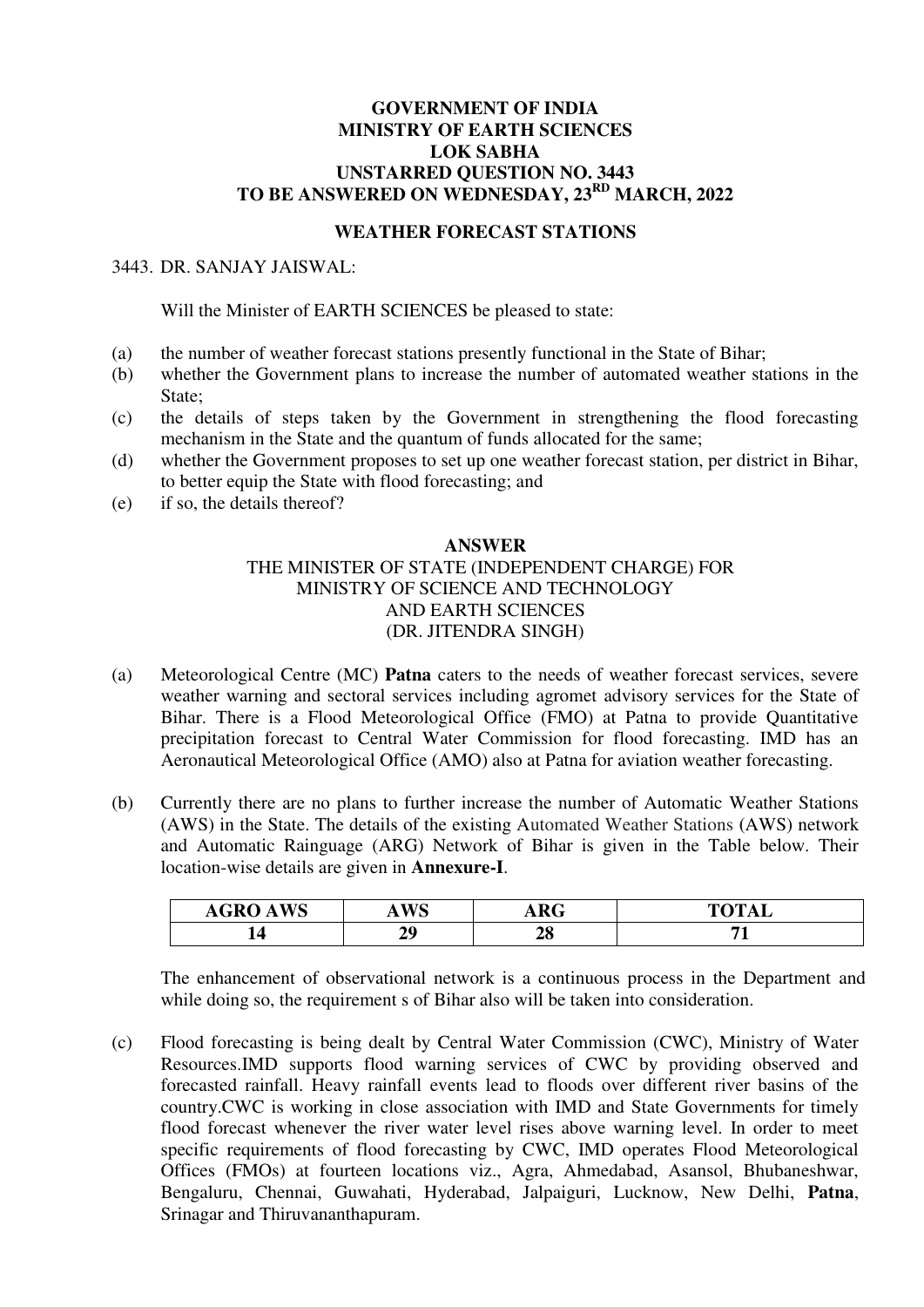IMD provides Quantitative Precipitation Forecast (QPF) for all river catchments including Damodar river basin areas for their flood forecasting activities. Flood Meteorological Offices (FMO) operated by IMD provide meteorological support including QPF of everyday valid for next five days over different river catchments to the CWC for issuing flood warnings well in advance in respect of 153 river basins. CWC issues flood forecasts 6 hrs. to 30 hrs. in advance using QPF received from FMOs of IMD and in-situ hydrometeorological data.

In order to cater the services of hydro-meteorological events occurring in short duration of time, IMD is issuing Flash Flood Guidance (FFG) by which a diagnostic value within a watershed required to produce flooding at the outlet of the catchment is estimated, to support the flood warning services. Also IMD provides actual rainfall information in different spatial and temporal scale like districts, States & meteorological subdivisions level and daily, weekly & seasonal scale to support flood monitoring. As mentioned before, the Flood forecast support services for Bihar is taken care by FMO Patna.

(d)-(e) There are **03** numbers of Agromet Field Units (AMFUs) located in State Agricultural Universities and **14** numbers of District Agromet Units (DAMUs) situated at Krishi Vigyan Kendra (KVK) under ICAR network **in Bihar state.** 

Details of AMFUs and DAMUs for the State of Bihar are given in **Annexure-II.**

As mentioned earlier, flood forecasting is not the responsibility of IMD. However, the weather monitoring & meteorological information sharing carried out by AMFUs and DAMUs are beneficial to all users including general public.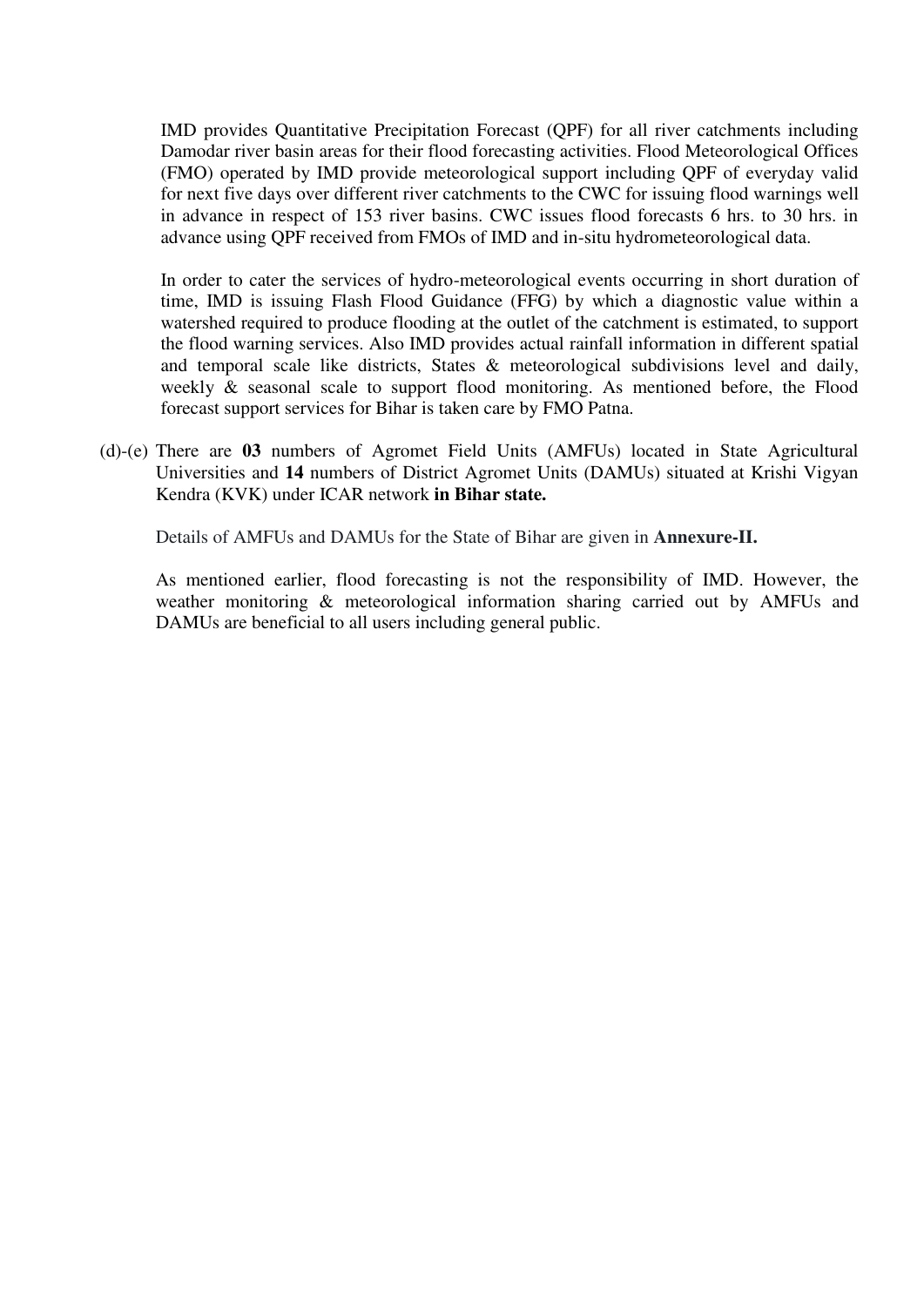### **Annexure-I**

# **AGRO AWS NETWORK**

| S.<br>NO.      | <b>STATE</b> | <b>DISTRICT</b>    | <b>AGRO AWS STATION</b>              | <b>LATITUDE</b> | <b>LONGITUDE</b> |
|----------------|--------------|--------------------|--------------------------------------|-----------------|------------------|
| 1              | <b>BIHAR</b> | <b>ARARIA</b>      | <b>ARARIA_KVK</b>                    | 26.1183         | 87.4492          |
| $\overline{2}$ | <b>BIHAR</b> | <b>AURANGABAD</b>  | <b>AURANGABAD_KVK</b>                | 24.8373         | 84.2844          |
| 3              | <b>BIHAR</b> | <b>BANKA</b>       | <b>BANKA KVK</b>                     | 24.8647         | 86.9166          |
| 4              | <b>BIHAR</b> | <b>BEGUSARAI</b>   | <b>BEGUSARAI KVK</b>                 | 25.6619         | 86.0274          |
| 5              | <b>BIHAR</b> | <b>BHAGALPUR</b>   | <b>AGRICULTURE</b><br>UNIVERSITY_KVK | 25.2401         | 87.0493          |
|                |              |                    | <b>EAST</b>                          |                 |                  |
| 6              | <b>BIHAR</b> | EAST_CHAMPARAN     | <b>CHAMPARAN_KVK</b>                 | 26.5446         | 84.9424          |
| $\tau$         | <b>BIHAR</b> | <b>JAMUI</b>       | <b>JAMUI KVK</b>                     | 24.9179         | 86.2471          |
| 8              | <b>BIHAR</b> | <b>KATIHAR</b>     | KATIHAR_KVK                          | 25.5308         | 87.5801          |
| 9              | <b>BIHAR</b> | <b>KHAGARIA</b>    | KHAGARIA_KVK                         | 25.5097         | 86.4997          |
| 10             | <b>BIHAR</b> | <b>MUZAFFARPUR</b> | <b>SARAIYA KVK</b>                   | 26.03           | 85.144           |
| 11             | <b>BIHAR</b> | <b>NAWADA</b>      | NAWADA KVK                           | 24.8292         | 85.865           |
| 12             | <b>BIHAR</b> | <b>PURNEA</b>      | PURNEA_KVK                           | 25.9554         | 87.5372          |
| 13             | <b>BIHAR</b> | <b>SHEIKPURA</b>   | SHEIKPURA KVK                        | 25.0739         | 85.851           |
| 14             | <b>BIHAR</b> | <b>SITAMARHI</b>   | SITAMARHI KVK                        | 26.5435         | 85.7181          |

# **AWS NETWORK**

| S <sub>NO</sub> . | <b>STATE</b> | <b>DISTRICT</b>    | <b>AWS STATION</b>    | <b>LATITUDE</b> | <b>LONGITUDE</b> |
|-------------------|--------------|--------------------|-----------------------|-----------------|------------------|
|                   | <b>BIHAR</b> | <b>BANKA</b>       | <b>BANKA</b>          | 24.8333         | 86.9             |
| $\overline{2}$    | <b>BIHAR</b> | <b>BEGUSARAI</b>   | <b>BEGUSARAI</b>      | 25.65           | 86.02            |
| 3                 | <b>BIHAR</b> | <b>BHAGALPUR</b>   | <b>BHAGALPUR_AMFU</b> | 25.23           | 87.03            |
| 4                 | <b>BIHAR</b> | <b>BHOJPUR</b>     | <b>BHOJPUR_AMFU</b>   | 25.5499         | 84.6511          |
| 5                 | <b>BIHAR</b> | <b>BUXAR</b>       | <b>BUXAR</b>          | 25.5587         | 83.9745          |
| 6                 | <b>BIHAR</b> | <b>DARBHANGA</b>   | <b>DARBHANGA</b>      | 26.38           | 85.73            |
| 7                 | <b>BIHAR</b> | <b>GAYA</b>        | <b>MANPUR</b>         | 24.7989         | 85.0396          |
| 8                 | <b>BIHAR</b> | <b>GOPALGANJ</b>   | <b>SIPAYA</b>         | 26.58           | 84.38            |
| 9                 | <b>BIHAR</b> | <b>JAMUI</b>       | <b>JAMUI_AMFU</b>     | 24.9791         | 86.3045          |
| 10                | <b>BIHAR</b> | <b>JEHANABAD</b>   | <b>GANDHAR</b>        | 25.22           | 85.13            |
| 11                | <b>BIHAR</b> | <b>KAIMUR</b>      | <b>BHABUA</b>         | 25.0481         | 83.6139          |
| 12                | <b>BIHAR</b> | <b>KATIHAR</b>     | <b>KATIHAR</b>        | 25.52           | 87.57            |
| 13                | <b>BIHAR</b> | <b>MADHEPURA</b>   | <b>MADHEPURA</b>      | 25.92           | 86.8             |
| 14                | <b>BIHAR</b> | <b>MADHUBANI</b>   | CHANPUR_BASAITHA      | 26.43           | 85.819           |
| 15                | <b>BIHAR</b> | <b>MUNGER</b>      | <b>MUNGER</b>         | 25.37           | 86.48            |
| 16                | <b>BIHAR</b> | <b>MUZAFFARPUR</b> | <b>MUZAFFARPUR</b>    | 26.0321         | 85.1441          |
| 17                | <b>BIHAR</b> | <b>MUZAFFARPUR</b> | MUZAFFARPUR_AMFU      | 26.0974         | 85.4434          |
| 18                | <b>BIHAR</b> | <b>NALANDA</b>     | <b>HARNAUT</b>        | 25.3333         | 85.63            |
| 19                | <b>BIHAR</b> | <b>NAWADA</b>      | <b>NAWADA</b>         | 24.87           | 85.53            |
| 20                | <b>BIHAR</b> | <b>PATNA</b>       | <b>PATNA</b>          | 25.5986         | 85.09            |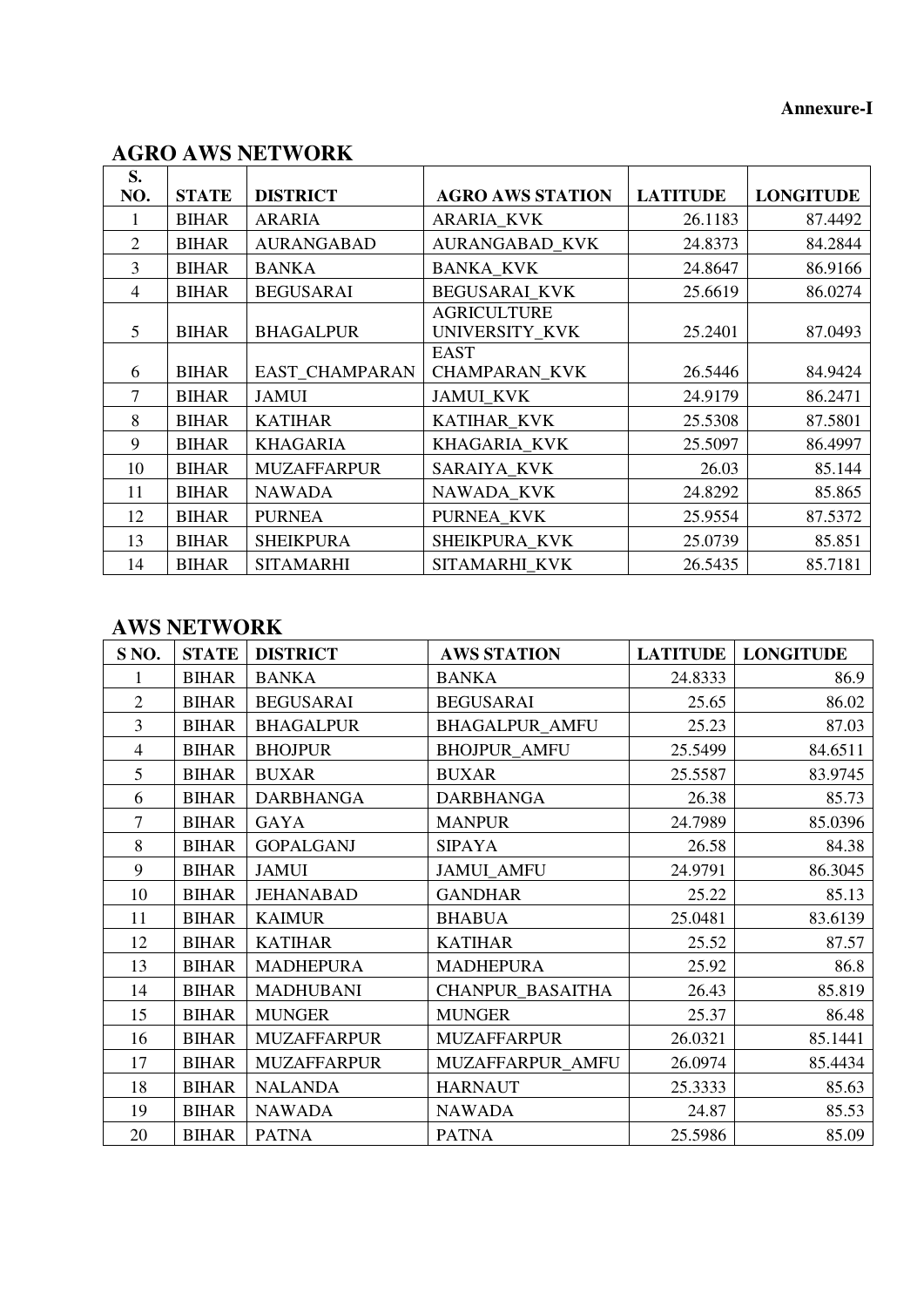| 21 | <b>BIHAR</b> | <b>ROHTAS</b>     | <b>SASARAM</b>       | 24.9545 | 84.0006 |
|----|--------------|-------------------|----------------------|---------|---------|
| 22 | <b>BIHAR</b> | <b>SAHARSA</b>    | <b>AGWANPUR AMFU</b> | 25.91   | 86.55   |
| 23 | <b>BIHAR</b> | <b>SAMASTIPUR</b> | <b>PUSA AMFU</b>     | 25.98   | 85.66   |
| 24 | <b>BIHAR</b> | <b>SHEIKHPURA</b> | <b>ARIARI</b>        | 25.07   | 85.8333 |
| 25 | <b>BIHAR</b> | <b>SHEOHAR</b>    | <b>SHEOHAR</b>       | 26.51   | 85.28   |
| 26 | <b>BIHAR</b> | <b>SITAMARHI</b>  | <b>PUPARI</b>        | 26.54   | 85.72   |
| 27 | <b>BIHAR</b> | <b>SIWAN</b>      | <b>SIWAN</b>         | 26.21   | 84.3333 |
| 28 | <b>BIHAR</b> | <b>VAISHALI</b>   | <b>VAISHALI</b>      | 25.73   | 85.23   |
| 29 | <b>BIHAR</b> | WEST CHAMPARAN    | <b>MADHOPUR</b>      | 26.75   | 84.68   |

# **ARG NETWORK**

| S <sub>NO</sub> . | <b>STATE</b> | <b>DISTRICT</b>       | <b>ARG STATION</b>      | <b>LATITUDE</b> | <b>LONGITUDE</b> |
|-------------------|--------------|-----------------------|-------------------------|-----------------|------------------|
| 1                 | <b>BIHAR</b> | <b>ARARIA</b>         | <b>ARARIA</b>           | 25.07           | 85.8333          |
| $\overline{2}$    | <b>BIHAR</b> | <b>ARARIA</b>         | <b>FORBISGANJ</b>       | 26.31           | 87.24            |
| 3                 | <b>BIHAR</b> | <b>ARWAL</b>          | <b>ARWAL</b>            | 25.24           | 84.66            |
| $\overline{4}$    | <b>BIHAR</b> | <b>ARWAL</b>          | <b>KURTHA</b>           | 25.12           | 84.8             |
| 5                 | <b>BIHAR</b> | <b>BHAGALPUR</b>      | <b>KAHALGAON</b>        | 25.26           | 87.25            |
| 6                 | <b>BIHAR</b> | <b>DARBHANGA</b>      | DARBANGHA ARG           | 26.1            | 85.19            |
| $\overline{7}$    | <b>BIHAR</b> | <b>DARBHANGA</b>      | <b>MANIGACHI</b>        | 26.34           | 86.72            |
| 8                 | <b>BIHAR</b> | <b>EAST CHAMPARAN</b> | <b>MEHASI</b>           | 26.36           | 85.06            |
| 9                 | <b>BIHAR</b> | <b>GAYA</b>           | <b>KHINJARSARAI</b>     | 24.96           | 85.6             |
| 10                | <b>BIHAR</b> | <b>GOPALGANJ</b>      | <b>HATHUA</b>           | 26.36           | 84.31            |
| 11                | <b>BIHAR</b> | LAKHISARAI            | <b>BARHIYA</b>          | 25.28           | 86.0167          |
| 12                | <b>BIHAR</b> | LAKHISARAI            | LAKSHISARAI             | 25.185          | 86.1             |
| 13                | <b>BIHAR</b> | <b>MADHEPURA</b>      | <b>MURLIGANJ</b>        | 25.88           | 86.99            |
| 14                | <b>BIHAR</b> | <b>MADHUBANI</b>      | <b>BENIPATTI</b>        | 26.9            | 85.85            |
| 15                | <b>BIHAR</b> | <b>MADHUBANI</b>      | <b>JHANJHARPUR</b>      | 26.32           | 86.9             |
| 16                | <b>BIHAR</b> | <b>MUNGER</b>         | <b>HAVELI KHARAGPUR</b> | 25.1219         | 86.5478          |
| 17                | <b>BIHAR</b> | <b>NALANDA</b>        | <b>BIHARSHARRIF</b>     | 25.2            | 85.51            |
| 18                | <b>BIHAR</b> | <b>NAWADA</b>         | <b>RAJAULI</b>          | 24.64           | 85.49            |
| 19                | <b>BIHAR</b> | <b>PATNA</b>          | <b>BAKHTIYARPUR</b>     | 25.46           | 85.52            |
| 20                | <b>BIHAR</b> | <b>SAMASTIPUR</b>     | <b>ROSERA</b>           | 25.98           | 86.92            |
| 21                | <b>BIHAR</b> | <b>SAMASTIPUR</b>     | <b>SAMASTIPUR</b>       | 25.68           | 86.0667          |
| 22                | <b>BIHAR</b> | <b>SARAN</b>          | <b>CHAPRA</b>           | 25.7878         | 84.74            |
| 23                | <b>BIHAR</b> | <b>SITAMARHI</b>      | <b>SITAMARHI</b>        | 26.5378         | 85.5178          |
| 24                | <b>BIHAR</b> | <b>SITAMARHI</b>      | <b>SONBARSA</b>         | 26.83           | 85.81            |
| 25                | <b>BIHAR</b> | <b>SIWAN</b>          | <b>ANDER</b>            | 26.1            | 84.2839          |
| 26                | <b>BIHAR</b> | <b>SIWAN</b>          | <b>BHAGWANPURHAT</b>    | 26.08           | 84.68            |
| 27                | <b>BIHAR</b> | <b>SUPAUL</b>         | <b>SUPAUL</b>           | 26.13           | 86.63            |
| 28                | <b>BIHAR</b> | WEST CHAMPARAN        | <b>BAGHA</b>            | 27.1322         | 84.05            |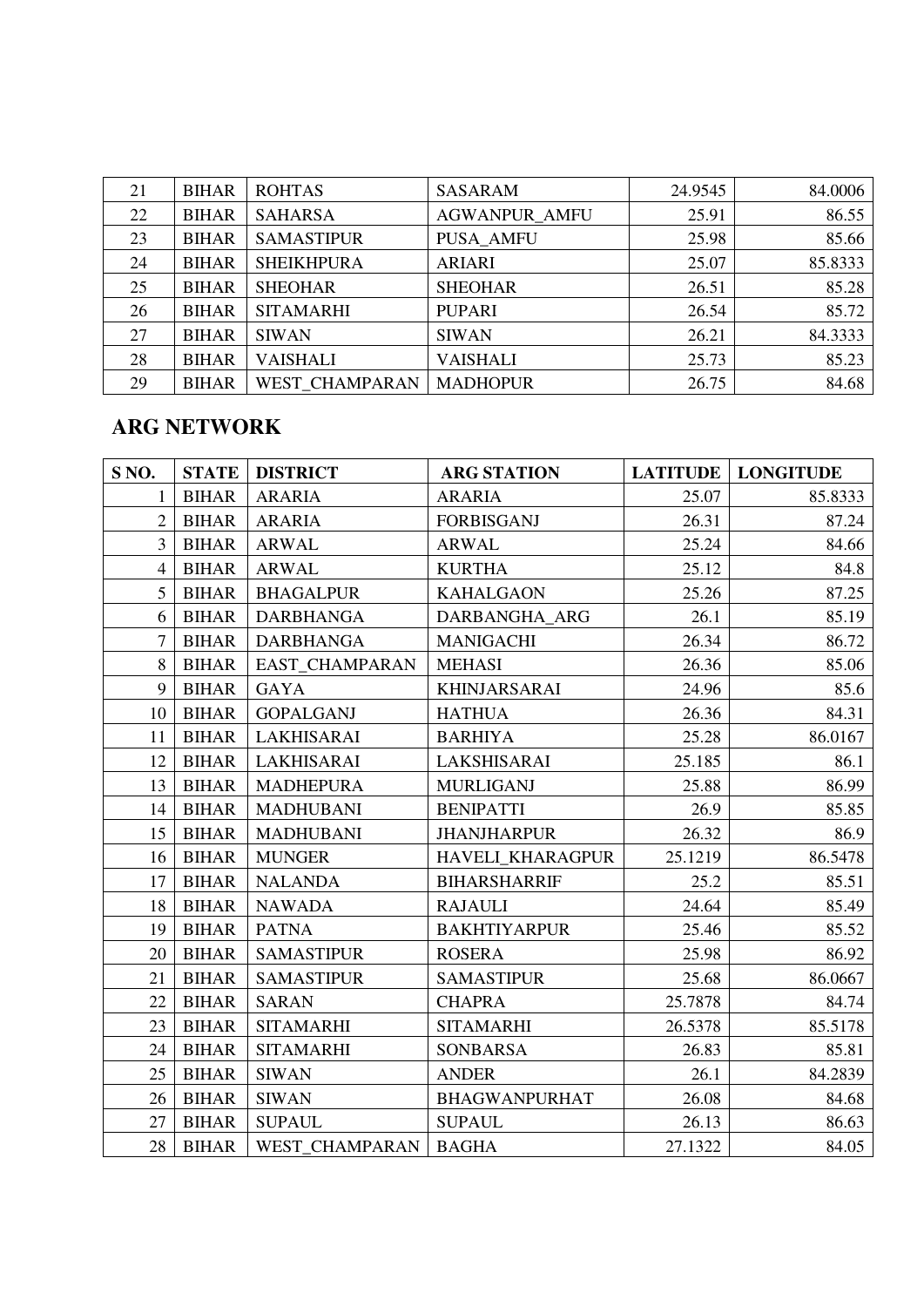## **AMFUs in Bihar state**

| S. No. | <b>District of location</b> | <b>Parent Organization</b>                                      | <b>Postal Address</b>                                                                                                                                                   |
|--------|-----------------------------|-----------------------------------------------------------------|-------------------------------------------------------------------------------------------------------------------------------------------------------------------------|
|        | Bhagalpur                   | <b>Bihar Agricultural</b><br>University, Sabour                 | Bihar Agricultural College, Department of<br>Agronomy, Sabour, Dist-Bhagalpur,<br>Bihar India-813210                                                                    |
| ∍      | Saharsa                     | <b>Bihar Agricultural</b><br>University, Sabour                 | Regional Research Station, Agwanpur,<br>Saharsa, Bihar-852201                                                                                                           |
| 3      | Samastipur                  | Dr. Rajendra Prasad<br>Central Agricultural<br>University, Pusa | Agrometeorology Division, Center for<br>Advance Studies on Climate Change, Dr.<br>Rajendra Prasad Central Agricultural<br>University Pusa, Samastipur, Bihar-<br>848125 |

### **DAMUs established in Bihar state**

| S.<br>No.      | <b>District</b> | <b>Parent Organization</b>                                      | <b>Postal Address</b>                                                                                                                        |
|----------------|-----------------|-----------------------------------------------------------------|----------------------------------------------------------------------------------------------------------------------------------------------|
| 1              | Araria          | <b>Bihar Agricultural</b><br>University, Sabour                 | Programme Coordinator<br>Krishi Vigyan Kendra<br><b>Bihar Agricultural University</b><br>Araria - 854312, Bihar                              |
| $\overline{2}$ | Aurangabad      | <b>Bihar Agricultural</b><br>University, Sabour                 | ProgrammeCoordintor<br>KrishiVigyan Kendra<br><b>Bihar Agricultural University</b><br>Siris (Agricultural Farm)<br>Aurangabad -824112, Bihar |
| 3              | <b>Banka</b>    | <b>Bihar Agricultural</b><br>University, Sabour                 | Programme Coordinator<br>Krishi Vigyan Kendra<br><b>Bihar AgriculturalUniversity</b><br>Vijay Nagar - 813102, Banka, Bihar                   |
| $\overline{4}$ | Begusarai       | Dr. Rajendra Prasad<br>Central Agricultural<br>University, Pusa | Programme Coordinator<br>KrishiVigyan Kendra<br>Rajendra Agricultural University<br>Khodawanpur - 848202, Begusarai, Bihar                   |
| 5              | East Champaran  | Dr. Rajendra Prasad<br>Central Agricultural<br>University, Pusa | Programme Coordinator<br>KrishiVigyan Kendra<br>PipraKothi,<br>East Champaran -845401, Bihar                                                 |
| 6              | Gaya            | <b>Bihar Agricultural</b><br>University, Sabour                 | Programme Coordinator<br>KrishiVigyan Kendra<br>Manpur,<br>Distt: Gaya-823003, Bihar                                                         |